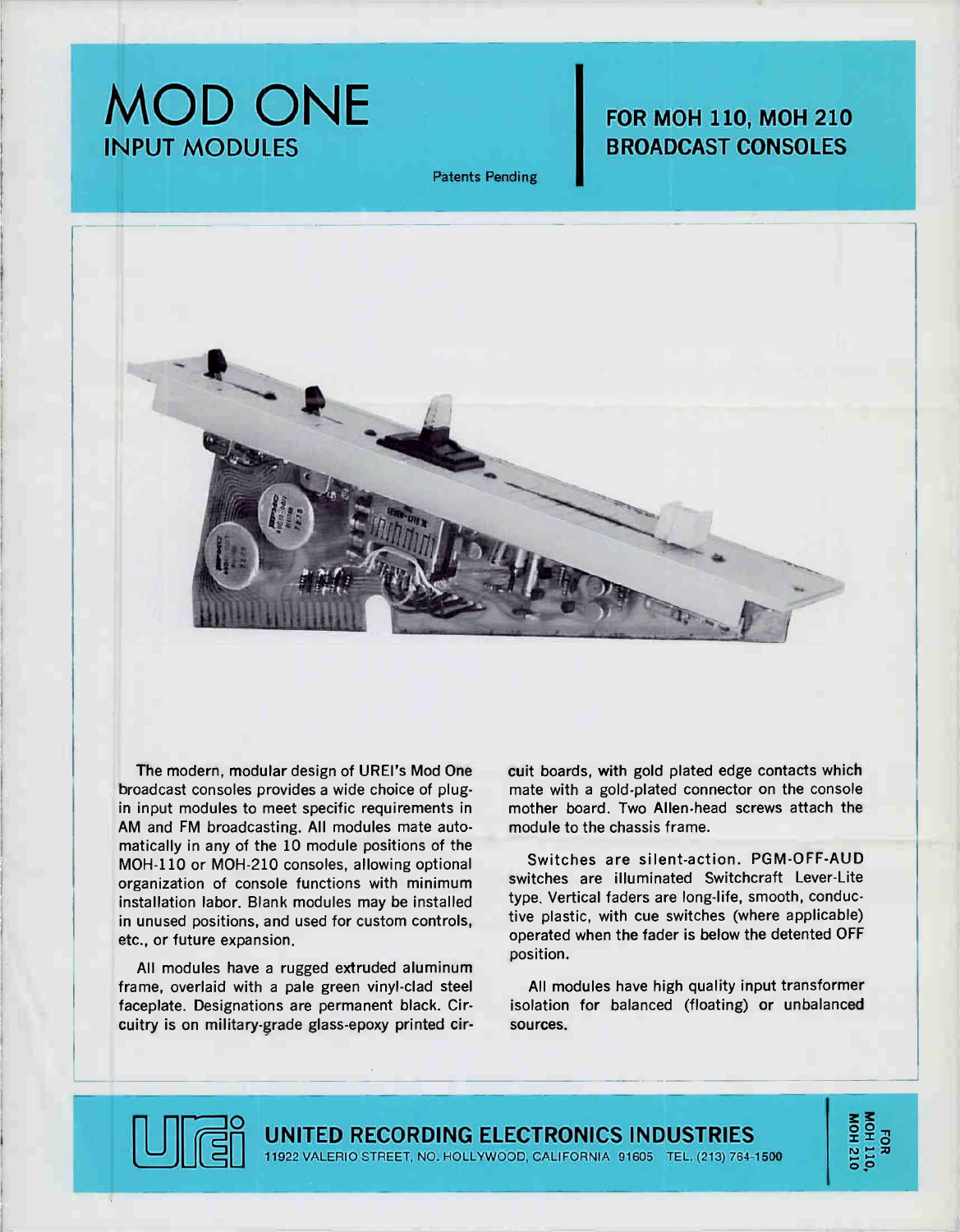

#### MOD 23220 — Stereo Microphone Module

- Input selector switch for two alternate stereo microphone pairs (dual). Both pairs may be padded at console input terminals for high output mikes, or line.
- PGM-OFF-AUD. Switch, with muting contacts brought out to console terminals. Can supply NO/NC contacts or 24 vdc for external relay.
- Floating transformer inputs, to bridge nominal 250 ohm sources.
- Vertical fader (no cue switch).
- MONO/STEREO switch. Feeds one input to both outputs for single microphones.

#### MOD 13210 — Monaural Microphone Module

- Same as 23220, except all functions monaural.
- No MONO/STEREO switch.

#### MOD 13220 — Monaural Microphone Module with Stereo Panpot

- Input selector switch for two monaural microphone inputs.
- Panpot pans module output across two (stereo) buses. —3 dB on each bus at pot center, to full signal at either left or right.
- PGM-OFF-AUD switch. Same as 23220
- Floating transformer input, to bridge norminal 250 ohm source
- Vertical fader (no cue switch).
- No MONO/STEREO switch.



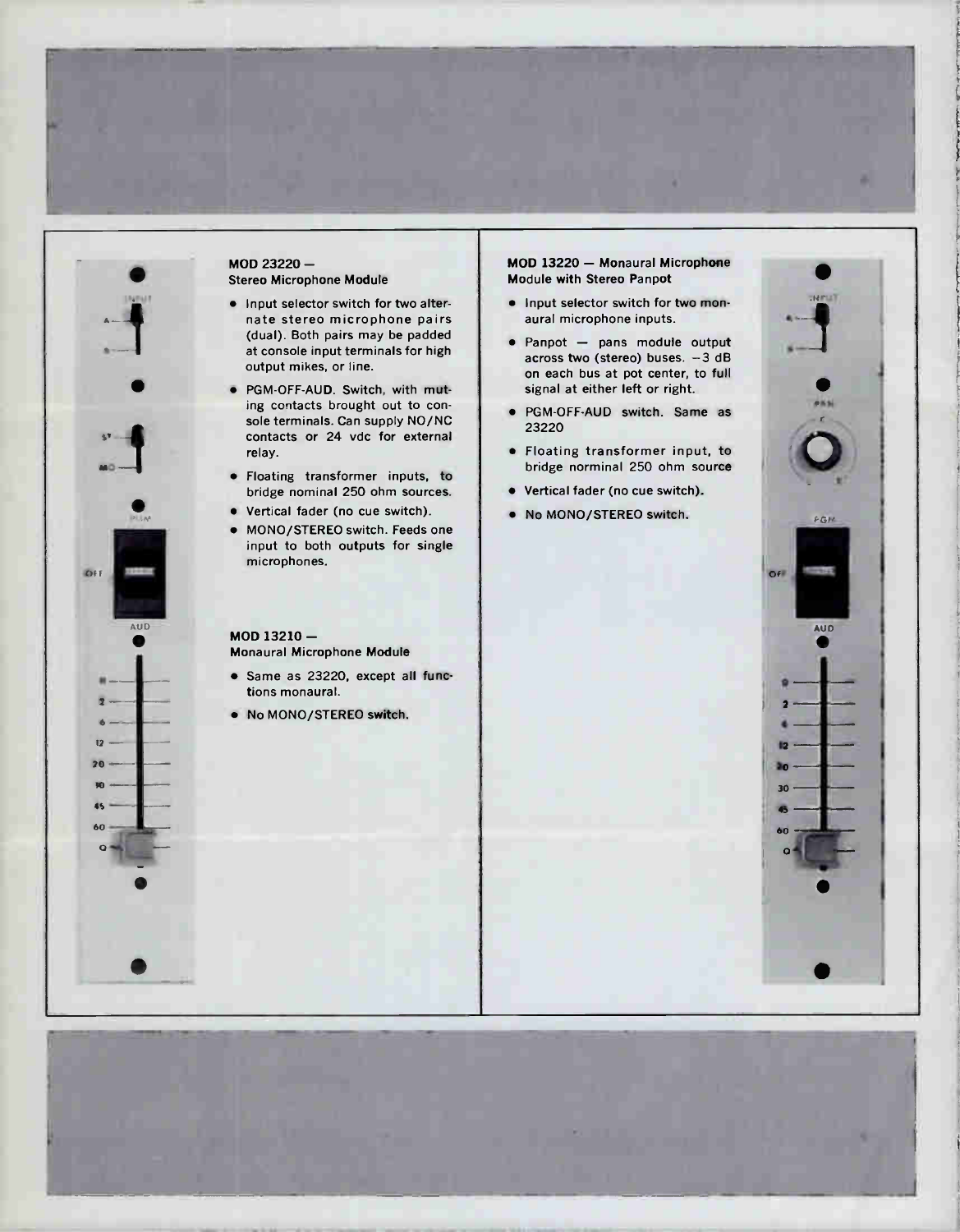

#### MOD 24120 — Stereo Cartridge Module

- One stereo input only (no input switch). May be padded at console input terminals for any level —54 to +4 dBm, to terminate or bridge any stereo source.
- PGM-OFF-AUD switch, (Same as 23220)
- Floating transformer inputs.
- Vertical fader with cue switch.
- Momentary contact push button for remote start of source player. (N/O contacts brought out to console terminals.)
- MONO/STEREO switch. Feeds one input to both outputs for Mono source.

#### MOD 14110 — Monaural Cartridge Module

- Same as 24120, but all functions stereo.
- No MONO/STEREO switch.

#### MOD 25320 — Stereo Triple-Line Module

- Input selector switch for three stereo inputs. (All inputs may be padded at console input terminals for any level  $-54$  to  $+4$  dBm.)
- MONO/STEREO switch. (Same as 24120)
- PGM-OFF-AUD switch. (Same as 23220)
- Floating transformer inputs.
- Vertical fader with cue switch.

#### MOD 15310 — Monaural Triple-Line Module

- Same as 25320 except all functions monaural.
- No MONO/STEREO switch.

#### MOD 00000 — Blank Module

- Occupies unused positions in MOH-110 or MOH-210 console housings.
- May be used for custom additions.

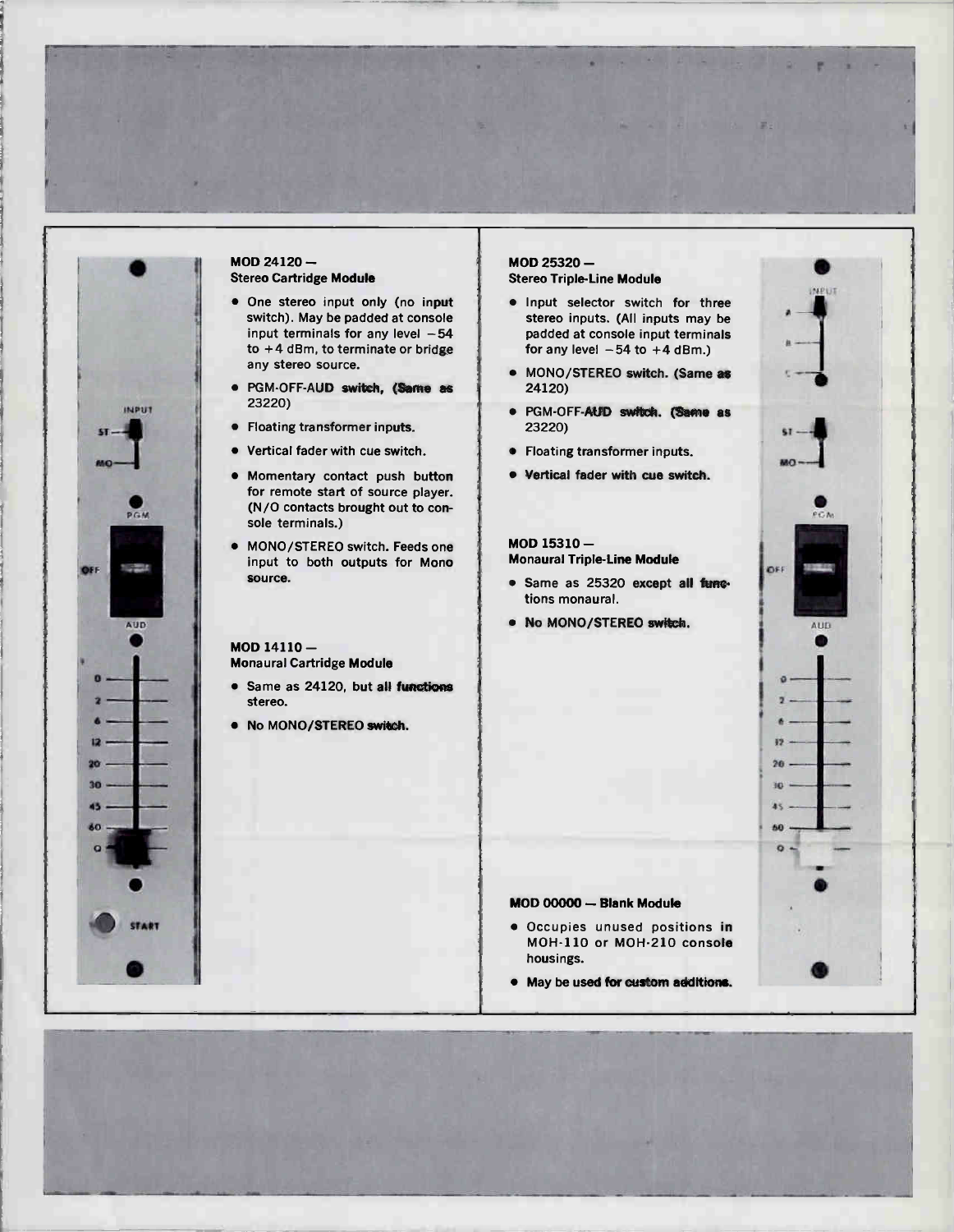# GENERAL ELECTRICAL SPECIFICATIONS

| Source Impedance:           | 250 ohms nominal                           |
|-----------------------------|--------------------------------------------|
| <b>Input Configuration:</b> | <b>Balanced - transformer coupled</b>      |
| <b>Input Sensitivity:</b>   | $-54$ dB — nominal ( $-64$ dB maximum)     |
| <b>Frequency Response:</b>  | $\pm 1$ dB 30 Hz to 20 kHz                 |
| Distortion:                 | Less than $.25\%$ 30 Hz to 20 kHz          |
| <b>Noise Generation:</b>    | $-124$ dBm equivalent input signal         |
| <b>Power Required:</b>      | $\pm$ 24 vdc @ 80 mA (Supplied by Console) |

All modules have identical specifications, but different switching functions.

#### USER OPTIONS AND SPECIALS

All MOD input modules have identical gain structure. Any model may be used for various combinations of mic/ line inputs. For example, MOD-15310 (monaural, triple-line) might be optionally used for one microphone and two line inputs, or vice-versa. "Microphone" modules may be ordered with cue switches, at extra cost, for optional line input usage.

Other special modules are available on special order, such as: RIAA-equalization for turntable use direct from phono pickup; 25 Hz cue tone generator. Consult your UREI dealer or the factory for quotations on these and other modules for specific applications.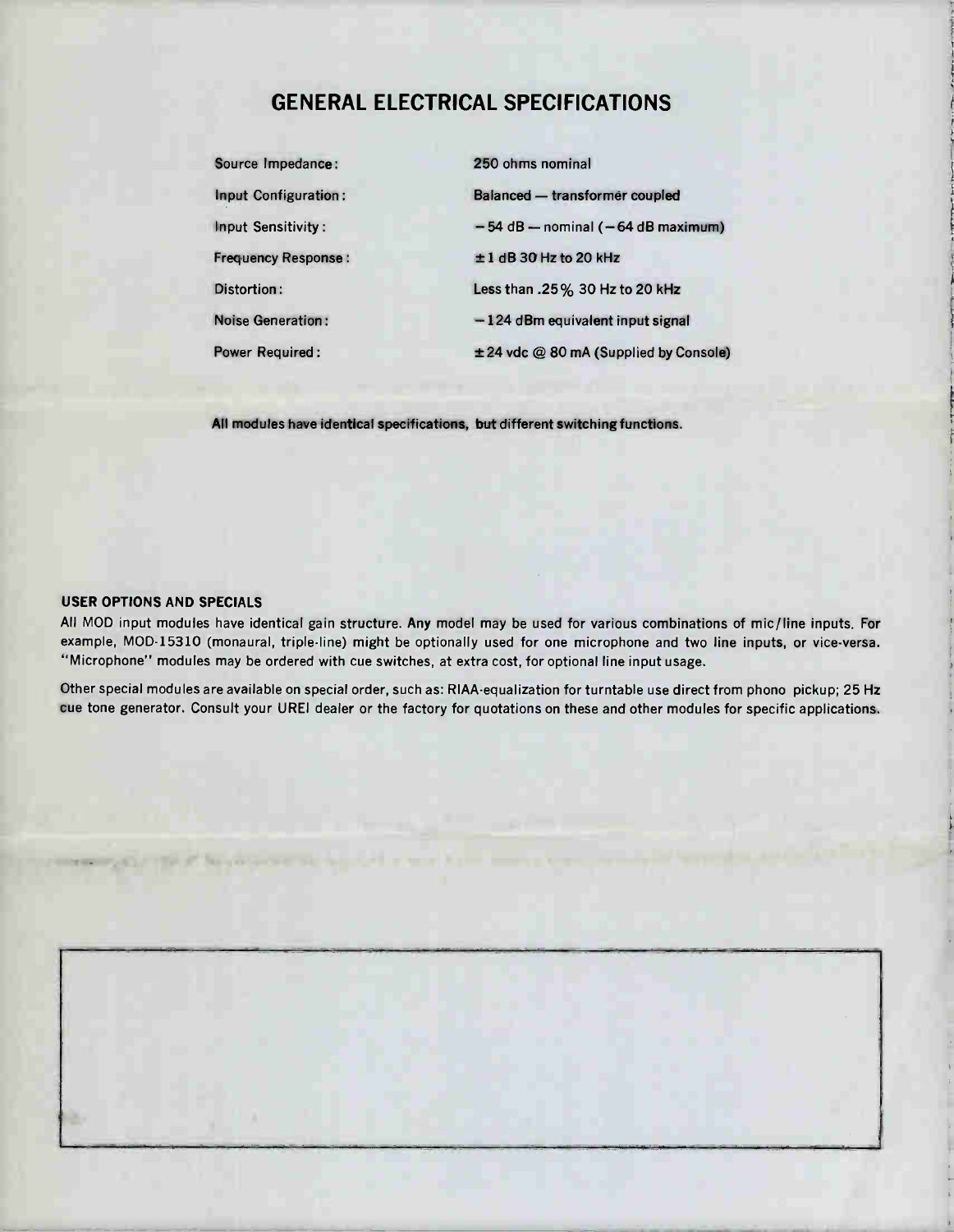# MOD ONE AM & FM BROADCAST CONSOLES

MODELS 110 MONO, 210 STEREO



Mod One is all that the name implies: The one MODERN, MODULAR broadcast audio console system. While utilizing design concepts developed for contemporary recording studio consoles, Mod One is specifically radio oriented — physically, electronically and humanly engineered for AM and FM broadcasting.

Modular, printed circuit board construction provides extreme flexibility at lowest cost. All solidstate-of-the-art, Mod One exceeds all FCC proof-ofperformance requirements. Plug-in modules and amplifiers make format changes simple — start with only the modules you need, and expand or change to meet new requirements.

Basic console housing and printed-circuit mother- board is identical for all configurations. A wide selection of input modules and plug-in amplifier cards permits customizing your Mod One to exactly suit your present or future requirements — AM or FM, monaural, stereo or quadraphonic.

Compare features — compare specifications compare prices. Look into the future with Mod One!



UNITED RECORDING ELECTRONICS INDUSTRIES 11922 VALERIO STREET, NO. HOLLYWOOD, CALIFORNIA 91605 TEL. (213) 764-1500

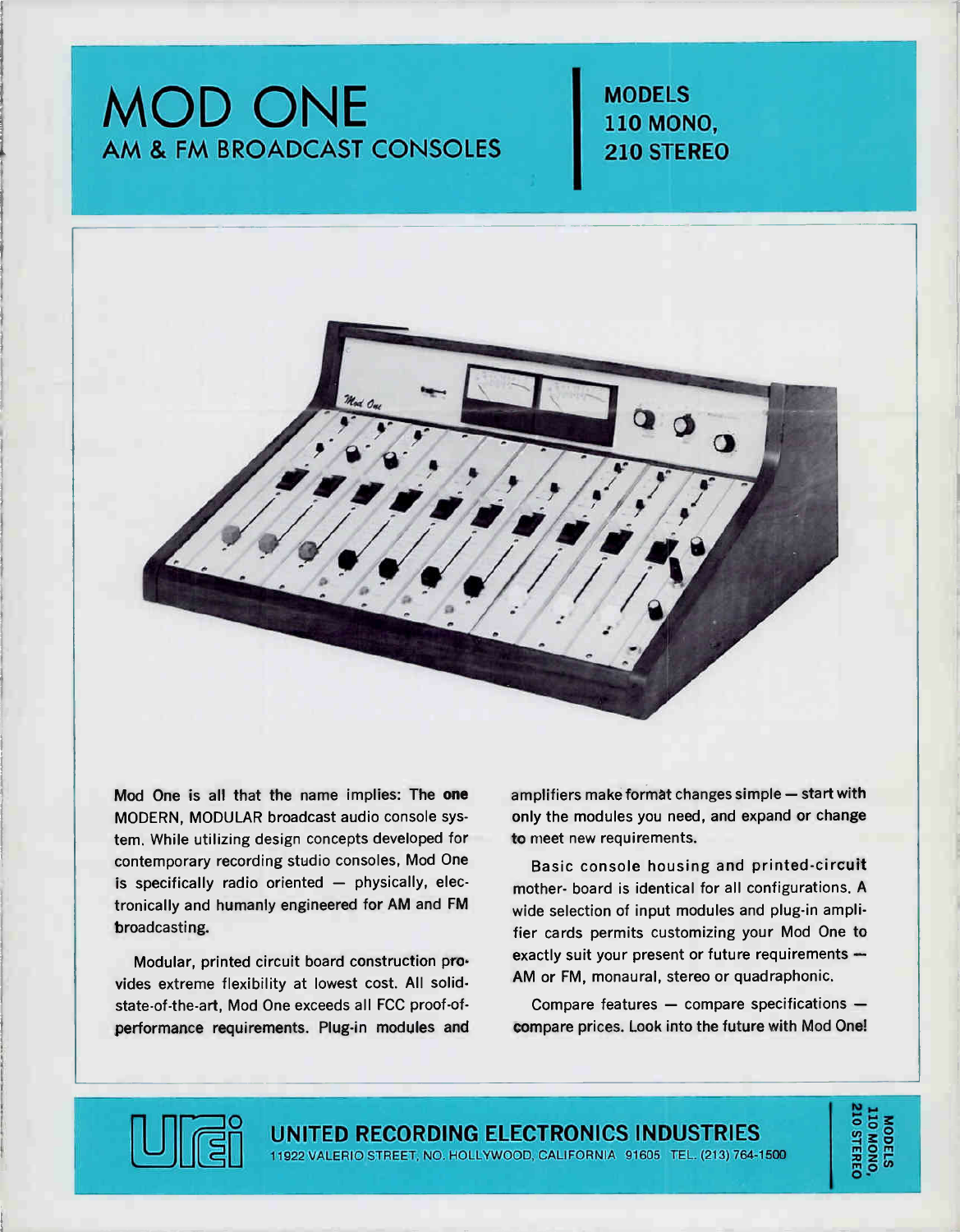

Above is a functional block diagram of a stereo configuration of the Mod One console, as pictured on the front of this brochure. Four different types of input modules are illustrated, and these are available in either monaural or stereo configuration. Any input module may be plugged into the housing in any of 10 positions - all interfacing between the module and the console housing is via a single printed circuit edge connector on the module which mates with any of 10 identical sockets on the console mother board. Program, audition, monitor booster, cue booster and headphone amplifiers are plug-in cards located under the hinged top of the meter panel.

All input and output connections to the console are made to numbered solder terminals inside the rear of the cabinet. Convenient provision has been made for the installation of the input pads indicated on the block schematic. Two pairs of terminals (plus shield ground) are provided for each input of each module position. An external source is connected to one pair of terminals, and  $\frac{1}{4}$  watt resistors are installed between terminals in accordance with a pad loss chart and instructions furnished with the console. Pads may subsequently be changed, if desired, without disturbing the external wire pairs. For ease of wiring, the hinged top above the meter panel, and a portion of the rear cabinet and metal chassis may be removed in one piece by removing four machine screws.

The Mod One console is all steel, with solid walnut trim. When all module spaces are filled (either by input modules or blanks) complete RF shielding is effected. All inputs and outputs are balanced and transformer isolated for best hum and RFI rejection. External power supply is furnished, and DC connection is through a Jones-type plug in the rear of the console. Monitor and cue power amplifiers not included.

The Mod One may be installed on top of a 30" deep table top, leaving 10 inches of table space in front for log keeping and arm rest.

Module width is 21/<sub>8</sub>", and represents an optimum compromise between the usual  $2\frac{1}{2}$ " to 3" spacing required on broadcast consoles using rotary attenuators, and the  $1\frac{1}{2}$ " spacing which has become standard on recording consoles using vertical faders. Total console width is only 24 3/4 inches,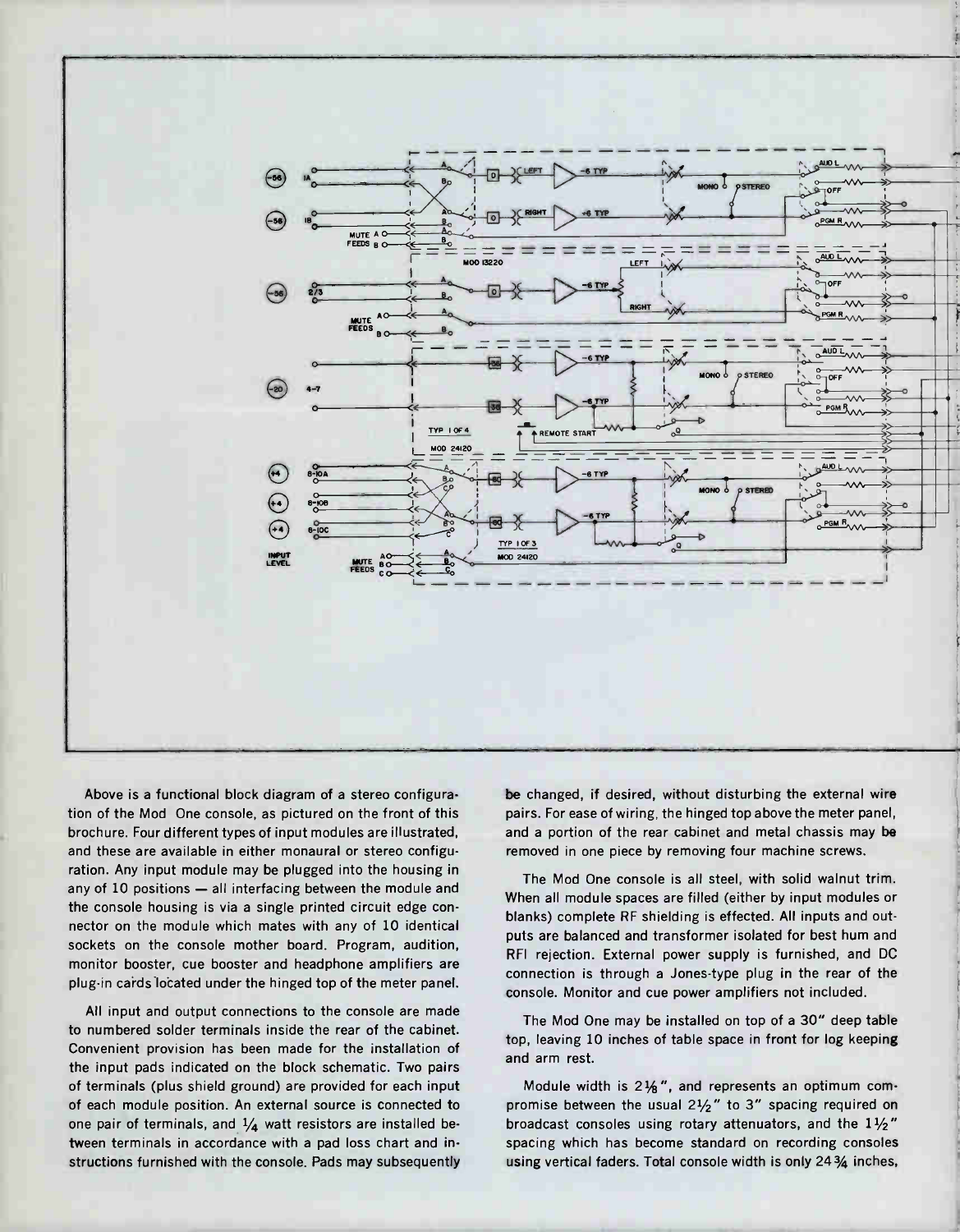

#### **FEATURES:**

- Up to 10 input modules. Will provide maximum of 28 inputs, high level or microphone, monaural or stereo.
- Silent action switches for all on-air functions. Illuminated PGM-OFF-AUDITION lever switches.
- Long-life conductive plastic vertical faders, with detented cue position (line & cartridge modules.)
- Automatic muting of monitor & clue speakers
- Muting & on-air light circuits for two studios
- Monitor Select Switch with aux. & tape inputs.

-

- VU meter switching
- Built-in headphone amplifier
- Highest quality components throughout for troublefree service
- Easy installation easily expandable.
- Modern, attractive styling.

permitting location of turntables or cartridge players within easy reach. Height is less than 10 inches, allowing a copy board to be placed comfortably without obscuring meters or controls.

Program and Audition outputs are identical in specification and levels, so that the "audition" channels may be used for tracks 3 and 4 in Quadraphonic broadcasting. (Special Quad meter panels with four meters are available on special order.)

Only the meter panel layout differs between the standard MOH 110 (monaural) and MOH 210 (stereo) console housings. In the MOH 110, the right-hand meter is always PRO-GRAM, and is not switchable. The left-hand meter is switchable between AUDITION and MON. and the MODE switch is omitted.

System electrical specifications are listed on Page 4, and represent worst-case condition, with all 10 input modules operative.

Details and specifications of the various optional input modules and plug-in amplifiers are on separate data sheets.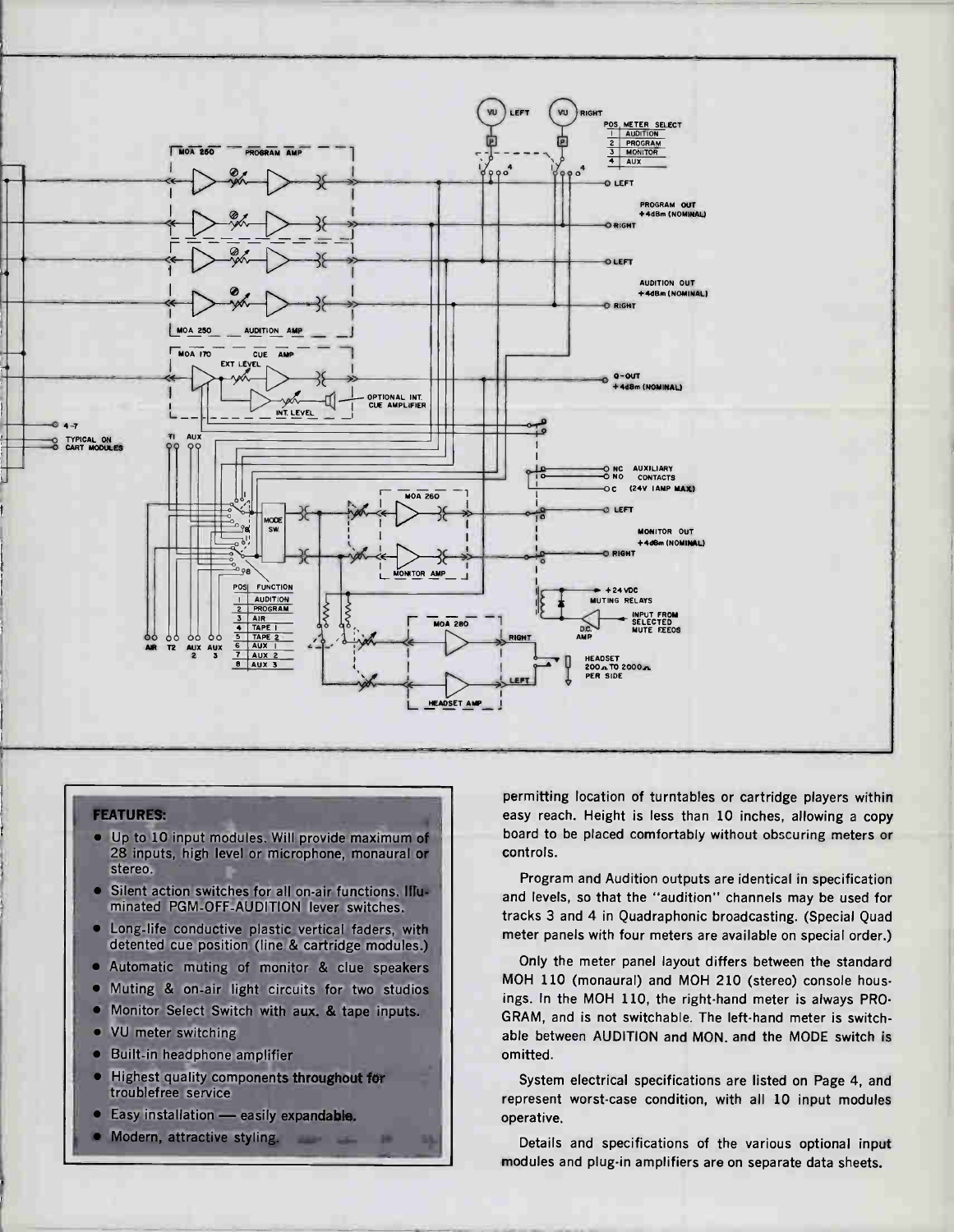# **SPECIFICATIONS**

| Input Levels:              | $-54$ to $+4$ dBm (Selectable by input pads at each input)                                                                                                |  |
|----------------------------|-----------------------------------------------------------------------------------------------------------------------------------------------------------|--|
| Nominal Gain:              | 58 dB (Allowing "normal" settings faders & submasters)                                                                                                    |  |
| Maximum Gain:              | 80 dB (Faders & submasters maximum)                                                                                                                       |  |
| Output Levels:             | All channels $+4$ dBm nominal (may be optionally $+8$ )                                                                                                   |  |
| <b>Frequency Response:</b> | $\pm$ 1 dB 30 Hz to 20 kHz                                                                                                                                |  |
| Distorttion (THG):         | Less than .5%, $+20$ dBm, 30 Hz to 20 kHz                                                                                                                 |  |
| Signal-to-noise ratio:     | Better than 70 dB, wide band                                                                                                                              |  |
| Cross Talk (stereo):       | 60 dB (minimum) to 10kHz, 50 dB to 20 kHz                                                                                                                 |  |
| Power Supply:              | $\pm$ 24 VDC (bi-polar) 1.5A maximum (actual current depends on number and type of<br>amplifiers and modules). Operates from 110-120 VAC mains, 50/60 Hz. |  |
| <b>Dimensions:</b>         | 24.75 inches<br>Width                                                                                                                                     |  |
|                            | $19.75$ inches<br>Depth                                                                                                                                   |  |
|                            | Height<br>9.40 inches                                                                                                                                     |  |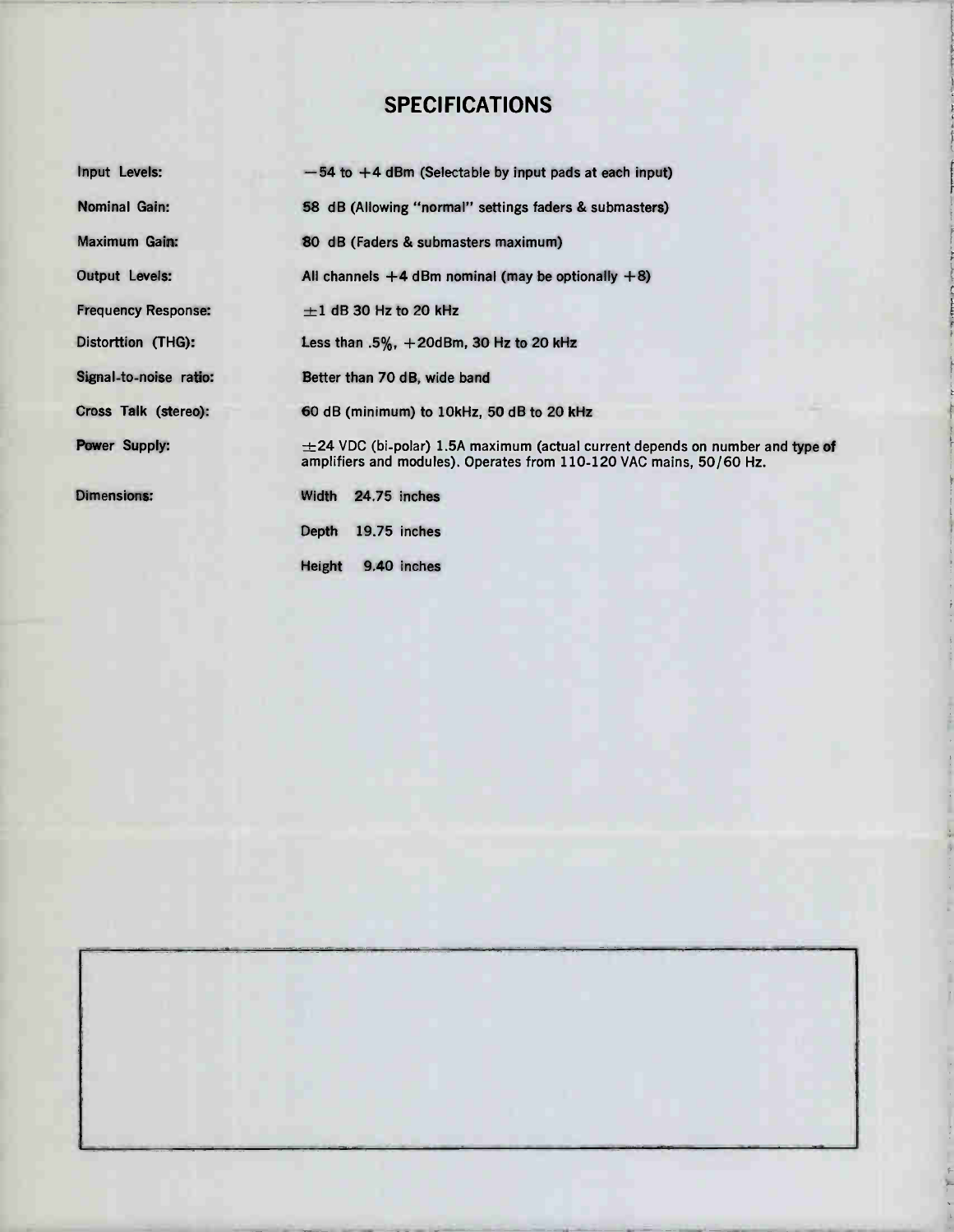## MOD ONE

### MODULAR BROADCAST CONSOLES

## Typical total cost of maximum 10 module installation:

# MOH-210 STEREO (AS SHOWN IN BROCHURE)

| 1 MOH-210   | Housing, meter & cue panels, with power supply | \$995.00            |
|-------------|------------------------------------------------|---------------------|
| 2 MOA-250   | dual line amplifiers                           | 270.00              |
| 1 MOA-260   | dual monitor booster                           | 96.00               |
| 1 MOA-170   | cue amplifier                                  | 76.00               |
| 1 MOA-280   | dual headphone amplifier                       | 66.00               |
| 1 MOD-23220 | 2-input stereo microphone module               | 195.00              |
| 2 MOD-13220 | 2-input mic. modules with panpots              | 336.00 <sup>1</sup> |
| 4 MOD-24120 | single-input stereo cartridge modules          | 800.00              |
| 3 MOD-25320 | triple-line stereo modules                     | 615.00              |
|             |                                                |                     |

#### TOTAL SYSTEM \$ 3449,00

#### MOH-110 MONAURAL (Same functions, but monaural only)

| 1 MOH-110   | Housing, meter & cue panels, with power supply | 965.00    |
|-------------|------------------------------------------------|-----------|
| 2 MOA-150   | line amplifiers                                | 164.00    |
| 1 MOA-160   | monitor booster                                | 58.00     |
| 1 MOA-170   | cue amplifier                                  | 76.00     |
| 1 MOA-180   | headphone amplifier                            | 42.00     |
| 3 MOD-13210 | 2-input mic. modules                           | 474.00    |
| 4 MOD-14110 | single-input cartridge modules                 | 652.00    |
| 3 MOD-15310 | triple-line modules                            | 504.00    |
|             |                                                |           |
|             | <b>TOTAL SYSTEM</b>                            | \$2935.00 |

UNITED RECORDING ELECTRONICS INDUSTRIES 11922 Valerio Street North Hollywood, California 91605 Telephone: (213) 764-1500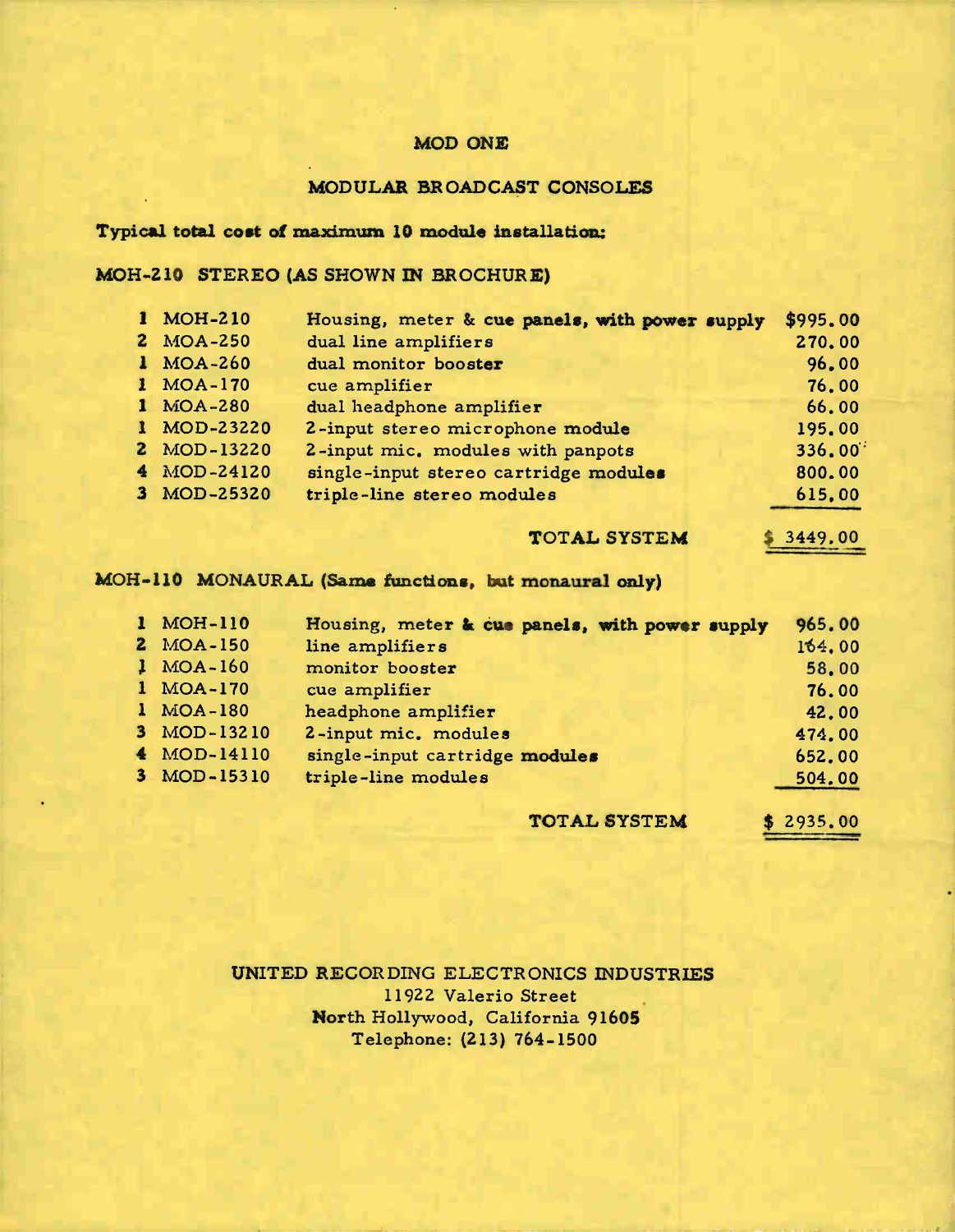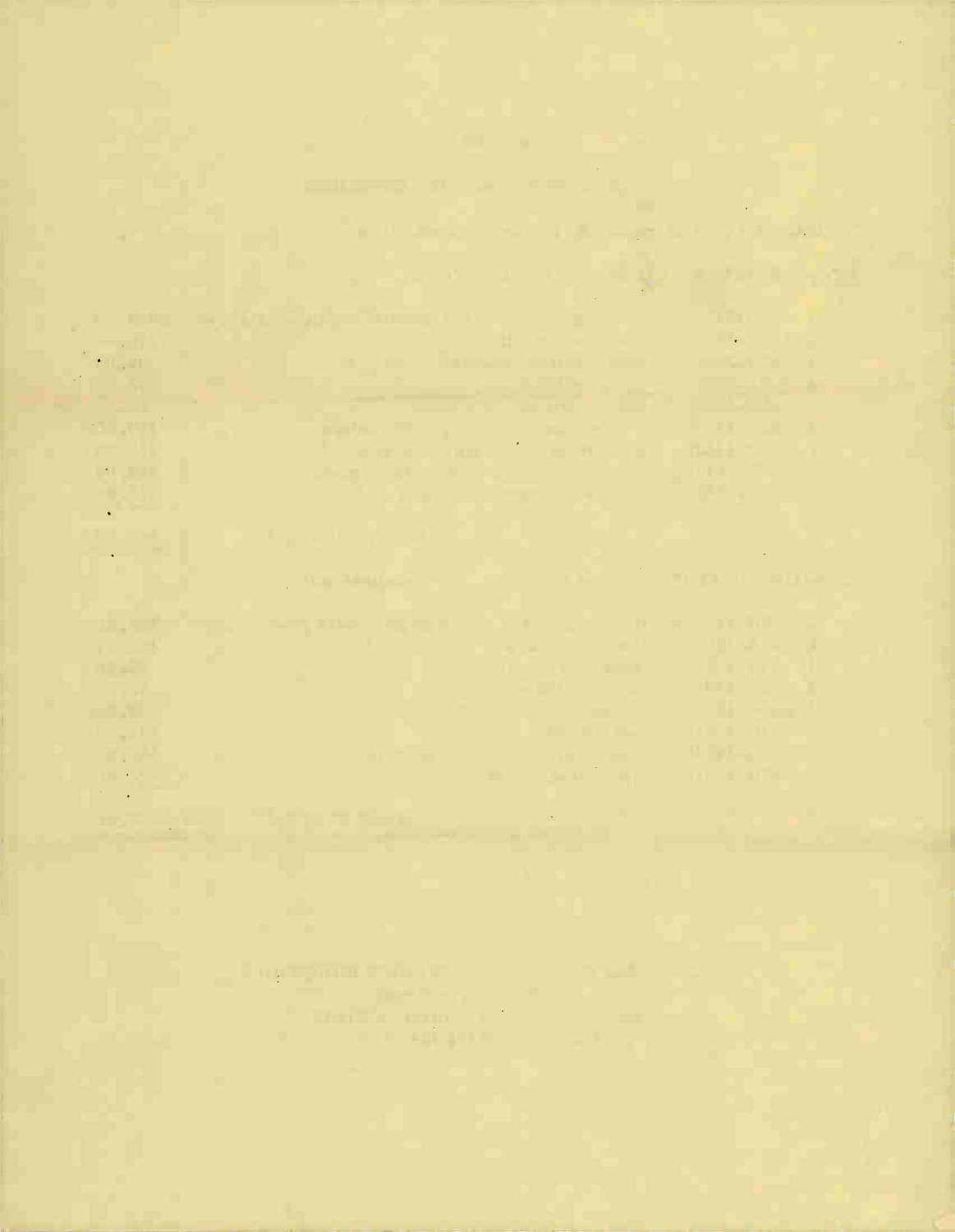# MOD ONE PLUG-IN AMPLIFIER CARDS

Patents Pending

# FOR MOH-110 AND MOH-210 BROADCAST **CONSOLES**

MOD ONE modular broadcast audio consoles from UREI employ all solid-state circuitry for ultimate reliability and performance. All active circuits are on plug-in printed circuit cards, or within the plugin Input Modules — no active components are part of the console housing.

Various plug-in circuit cards are furnished with a Mod One console, or available as spares or to modify your console for specific applications, whether Monaural, Stereo or Quadraphonic. Basic requirements for a complete MOH-110 (Monaural) or MOH-210 (Stereo) console are: 2 line amplifiers, 1 monitor booster amplifier, 1 cue amplifier and 1 headphone amplifier. Model numbers and specifications for each are listed below:

#### MOA-150 MONAURAL LINE AMPLIFIER

Used for Program and Audition output amplifiers in MOH-110 console (2 required). Sub-master gain control provided on card for establishing optimum console gain structure. Specifications:

| Input Impedance:           | Less than $10$ ohms $-$ de-<br>signed as active summing<br>amplifier, to operate from<br>10K summing resistors. |  |
|----------------------------|-----------------------------------------------------------------------------------------------------------------|--|
| Gain:                      | 22 dB nominal, 36 dB maxi-<br>mum                                                                               |  |
| <b>Frequency Response:</b> | $\pm$ .5 dB 30 Hz to 20 kHz                                                                                     |  |
| <b>Noise Generation:</b>   | Less than $-124$ dBm equiv-<br>alent input signal                                                               |  |
| <b>Distortion:</b>         | <b>Less than .5% T.H.G. <math>\omega</math></b><br>$+20$ dBm output, 30 Hz to<br>20 kHz                         |  |
| Output Impedance:          | Designed to work into 600<br>ohm load. Transformer iso-<br>lated (floating)                                     |  |
| <b>Output level:</b>       | $+4$ dBm, nominal                                                                                               |  |



#### MOA-250 STEREO LINE AMPLIFIER

Used for Program and Audition output amplifiers in MOH-210 Stereo console (2 required).

#### Specifications:

Same as MOA-150, except dual channels Stereo separation: Better than 60 dB, to 20 kHz

#### MOA-170 MONAURAL CUE BOOSTER AMPLIFIER

Used for cue output of MOH-110 (Monaural) and MOH-210 (Stereo) consoles, to feed external cue speaker power amplifier, (1 required).

#### Specifications:

Same as MOA-150 Monaural Line Amplifier, except no internal gain control. Leads brought out through PC connector for Cue gain control in console front panel.



UNITED RECORDING ELECTRONICS INDUSTRIES 11922 VALERIO STREET, NO. HOLLYWOOD, CALIFORNIA 91605 TEL. (213) 764-1500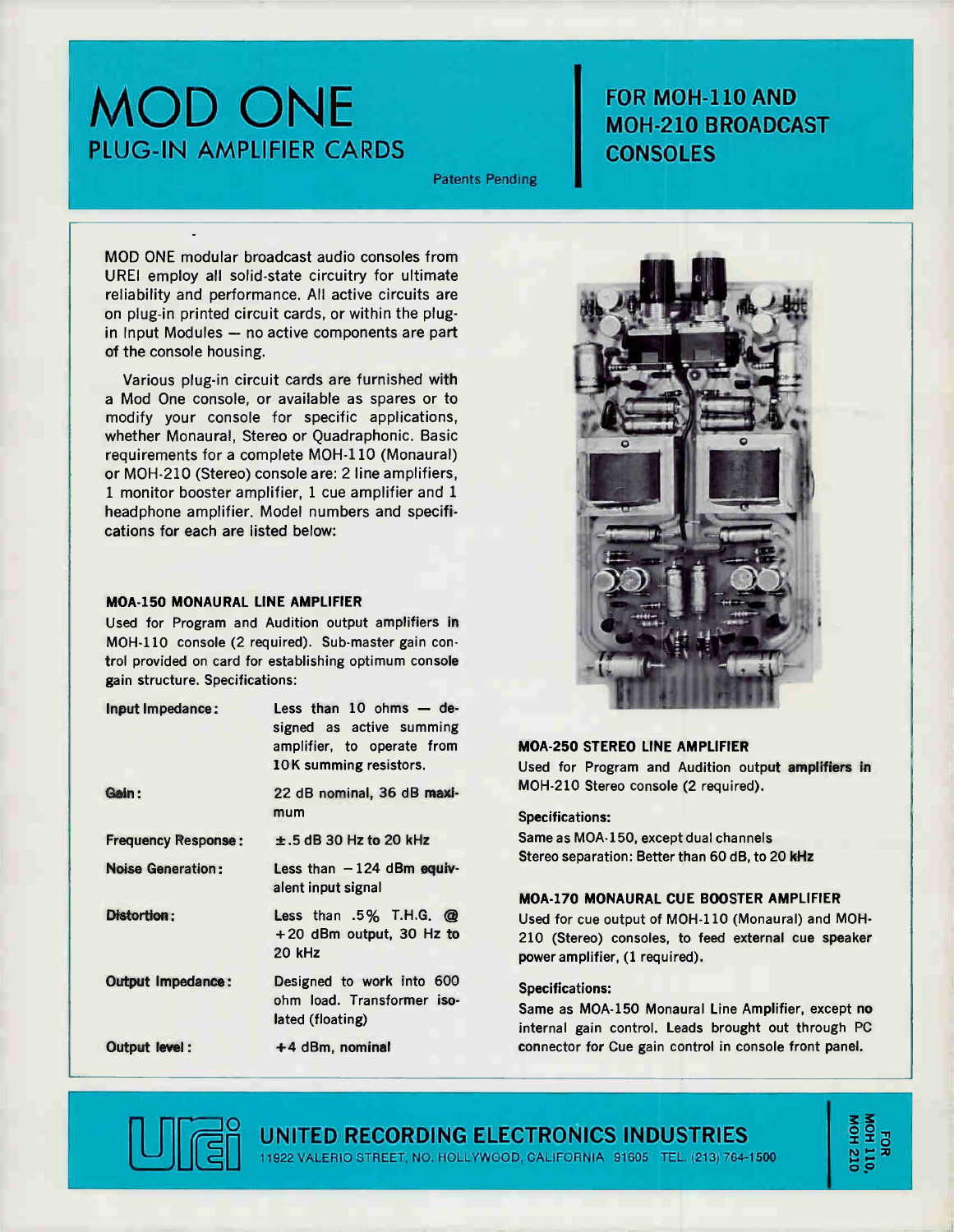#### MOA-160 MONAURAL MONITOR BOOSTER

Used for monitor output of MOH-110 console (Monaural), to feed external speaker power amplifier (1 required).

### Specifications:

| Input Impedance:           | Designed to bridge 600 $\Omega$<br>source through 10K series<br>resistor. Unbalanced. |
|----------------------------|---------------------------------------------------------------------------------------|
| <b>Voltage Gain:</b>       | 16 dB (fixed)                                                                         |
| <b>Frequency Response:</b> | $\pm$ .5 dB 30 Hz to 20 kHz                                                           |
| Noise:                     | at least $98$ dB below $+4$ out-<br>put                                               |
| <b>Distortion:</b>         | Less than .25% T.H.G. $\omega$<br>$+20$ dBm. 30 to 20 kHz                             |
| <b>Output Impedance:</b>   | Designed to work into 600<br>ohm load. Transformer iso-<br>lated (floating).          |
| <b>Output Level:</b>       | $+4$ dBm. nominal                                                                     |

#### MOA-260 STEREO MONITOR BOOSTER

Used for monitor outputs of MOH-220 console (Stereo), to feed external speaker power amplifiers (1 required).

#### Specifications:

Same as MOA-160, except dual channels Separation: Better than 60 dB to 20 kHz.

#### MOA-180 MONAURAL HEADPHONE AMPLIFIER

Used as headphone driver amplifier in MOH-110 (Monaural) console, (1 required).

| <b>Specifications:</b>     |                                                                          |
|----------------------------|--------------------------------------------------------------------------|
| Input Impedance:           | To bridge 600 ohm source.<br>(unbalanced)                                |
| <b>Frequency Response:</b> | $\pm$ .5 dB 30 Hz to 20 kHz                                              |
| Signal-to-noise :          | Greater than 80 dB @ 1 watt<br>output                                    |
| Output:                    | 1 watt max. into 8 ohms,<br>when bridging 600 ohm<br>source $@ + 4$ dBm. |
| <b>Output Impedance:</b>   | To work into 8 ohm to 600<br>ohm load.                                   |

#### MOA-280 STEREO HEADPHONE AMPLIFIER

Used as headphone drive amplifier in MOH-210 (Stereo) console, (1 required).

#### Specifications:

Same as MOA-180, except dual channels. Separation: Greater than 60 dB to 20 kHz.

#### TYPICAL REQUIREMENTS AND ORDERING INFORMATION:

#### FOR MOH-110 CONSOLE (Monaural)

2 MOA-150 (Pgm., audition outputs) 1 MOA-160 (Monitor booster) 1 MOA-170 (Cue booster) 1 MOA-180 (Headphone amplifier)

#### FOR MOH-220 CONSOLE (Stereo)

|           | 2 MOA-250 (Pgm and audition outputs) |  |
|-----------|--------------------------------------|--|
| 1 MOA-170 | (Cue booster)                        |  |
|           | 1 MOA-260 (Monitor booster)          |  |
|           | 1 MOA-280 (Headphone amplifier)      |  |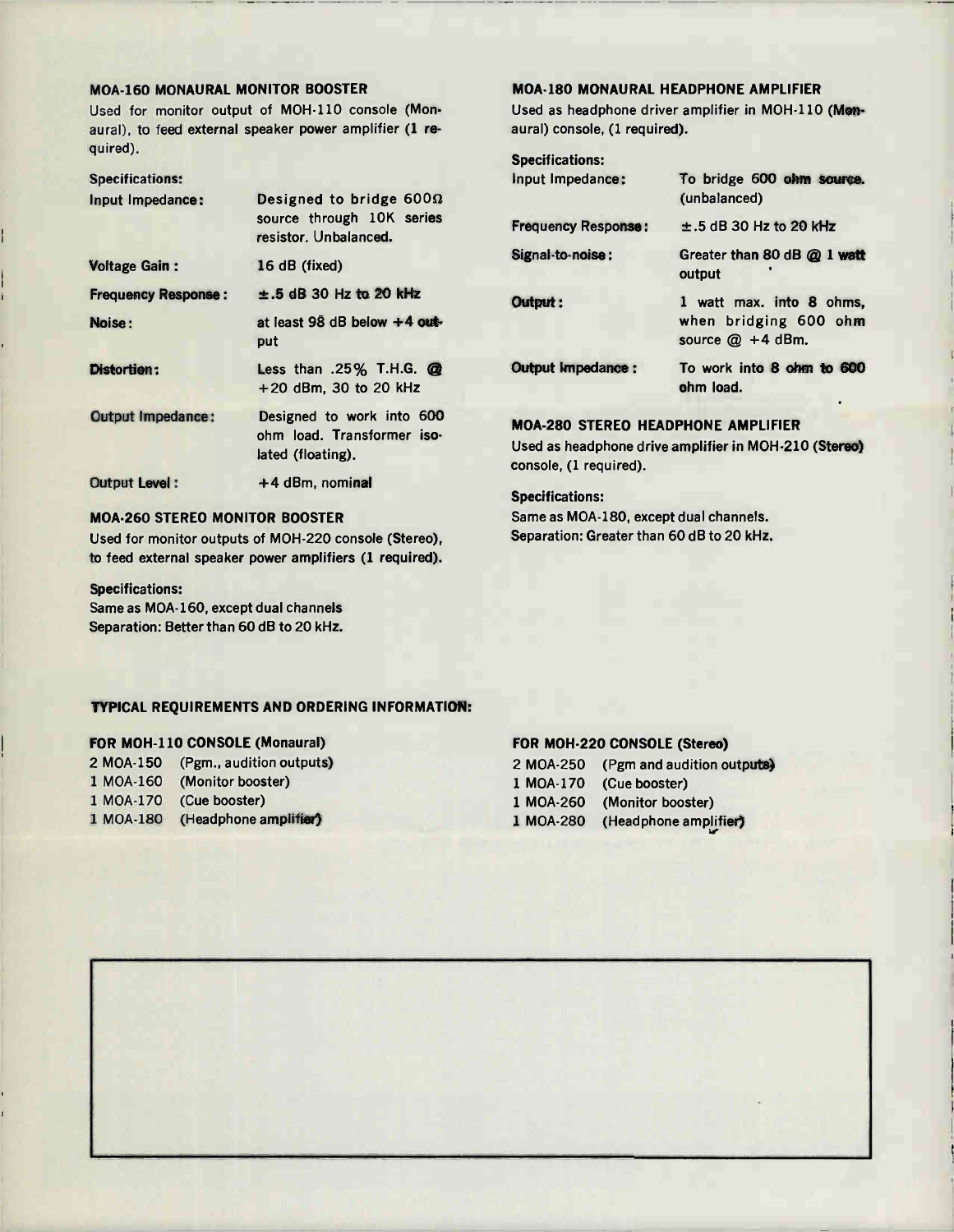## MOD ONE

# MODULAR BROADCAST CONSOLES

### PRICE LIST

# BASIC HOUSINGS: (Include meter panel, headphone panel & power supply)

| MOH-210 | (stereo meter and headphone panels) | \$995.00 |
|---------|-------------------------------------|----------|
| MOH-110 | (mono meter and headphone panels)   | 965.00   |

## PLUG-IN AMPLIFIERS:

| <b>MOA-250</b> | (stereo line amplifier)    | 135.00 |
|----------------|----------------------------|--------|
| <b>MOA-150</b> | (mono line amplifier)      | 82.00  |
| $MOA-260$      | (stereo monitor booster)   | 96.00  |
| $MOA-160$      | (mono monitor booster)     | 58.00  |
| $MOA-170$      | (cue booster)              | 76.00  |
| <b>MOA-280</b> | (stereo headset amplifier) | 66.00  |
| <b>MOA-180</b> | (mono headset amplifier)   | 42.00  |

### INPUT MODULES:

| MOD-23220       | (dual input stereo microphones)                 | 195.00           |
|-----------------|-------------------------------------------------|------------------|
| MOD-13210       | (dual input mono microphones)                   | 158.00           |
| MOD-13220       | (dual input mono microphone with stereo panpot) | 168.00           |
| MOD-25320       | (triple-input stereo line)                      | 205.00           |
| MOD-15310       | (triple-input mono line)                        | 168.00           |
| MOD-24120       | (single-input stereo cartridge)                 |                  |
| MOD-14110       | (single-input mono cartridge)                   | 200.00<br>163.00 |
| <b>MOD-0000</b> | (blank panel)                                   | 18.00            |



UNITED RECORDING ELECTRONICS INDUSTRIES 11922 Valerio Street North Hollywood, California 91605 Telephone: (213) 764-1500